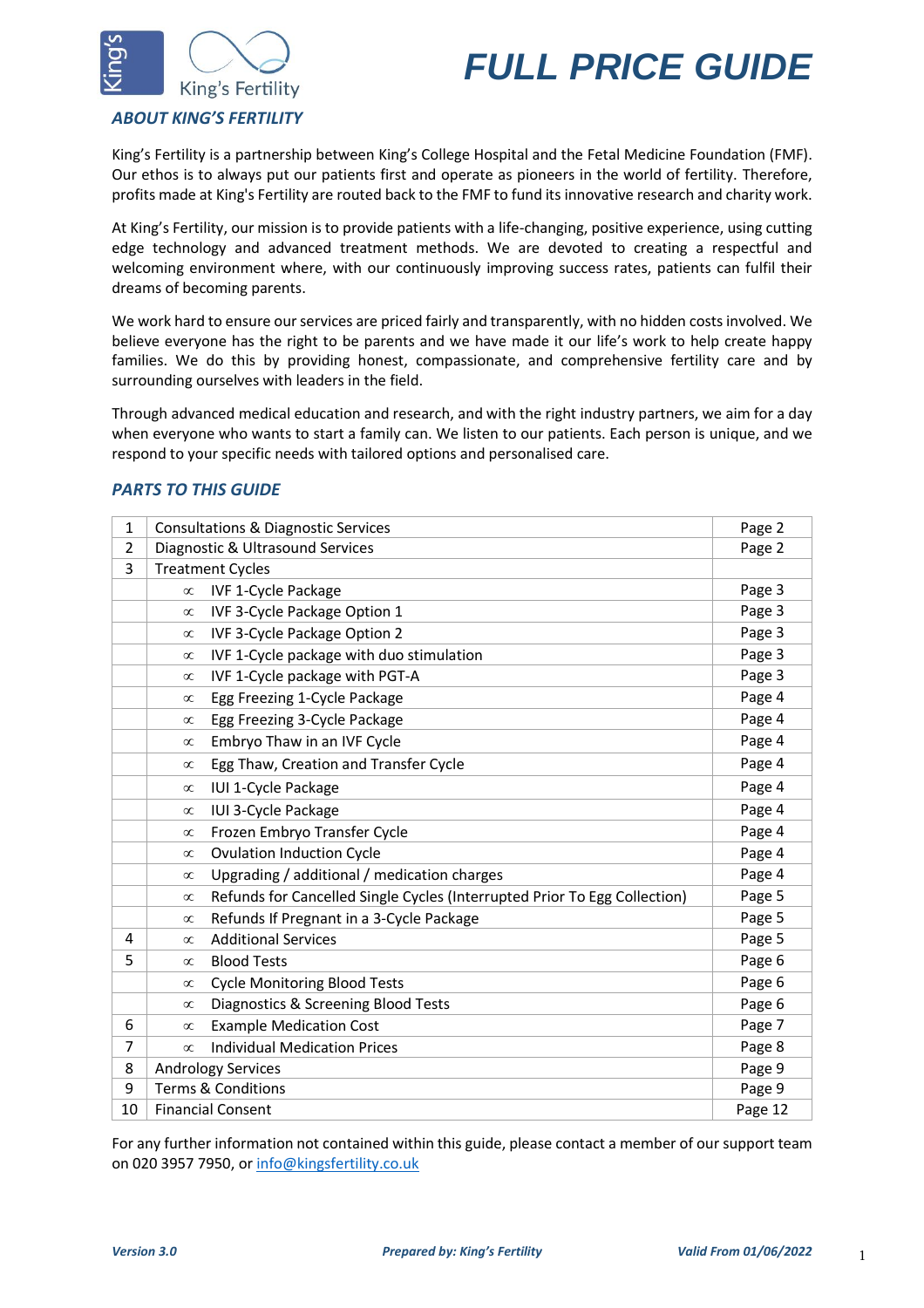

## *1. CONSULTATIONS & DIAGNOSTIC SERVICES*

| <b>Initial Consultation</b> with a fertility specialist $-30$ mins                                                                                                                                                                                       | £200 |
|----------------------------------------------------------------------------------------------------------------------------------------------------------------------------------------------------------------------------------------------------------|------|
| Follow up Consultation with a fertility specialist $-30$ mins either by phone or in clinic                                                                                                                                                               | £200 |
| <b>Enhanced Initial Consultation Package - Female</b>                                                                                                                                                                                                    | £375 |
| (Single Women or Same-Sex Couples)                                                                                                                                                                                                                       |      |
| Includes 60 minutes: Consultation with a fertility specialist (both partners), Advanced pelvic ultrasound<br>scan*, Anti Müllerian Hormone (AMH) blood test*                                                                                             |      |
| *Should the female partner also have to perform additional tests (advanced pelvic ultrasound + AMH<br>test), these will involve an extra cost of £240. For further clarification on this pricing, please do not<br>hesitate to ask a member of our team. |      |
| Enhanced Initial Consultation Package - Male & Female<br>Includes 60 minutes: Consultation with a fertility specialist (both partners), Advanced pelvic ultrasound<br>scan, (Semen analysis, Anti Müllerian Hormone (AMH) blood test                     | £465 |

## *2. DIAGNOSTIC & ULTRASOUND SERVICES*

| <b>Fertility Assessment Scan</b>                                                                           | £160 |
|------------------------------------------------------------------------------------------------------------|------|
| Advanced pelvic ultrasound scan with a fertility specialist (with 3D studies)                              |      |
| <b>Pre-IVF Scan</b>                                                                                        | £160 |
| Pelvic ultrasound scan with a fertility specialist to assess readiness to commence IVF treatment           |      |
| Early Pregnancy Scan (for King's Fertility Patients only)                                                  | £200 |
| Ultrasound scan up to 10 weeks of pregnancy                                                                |      |
| 3D HyCoSy, Tubal Patency Test                                                                              | £400 |
| Advanced pelvic ultrasound with contrast instilled into the uterus to look at the patency of the Fallopian |      |
| tubes                                                                                                      |      |
| 3D Saline Sonography (Hydrosonogram)                                                                       | £250 |
| Advanced pelvic ultrasound with fluid instilled into the uterus to look at the uterine cavity              |      |
| <b>Anti-Mullerian Hormone (AMH)</b>                                                                        | £80  |
| Blood test to assess the reserve of eggs in the ovaries                                                    |      |
| Semen Analysis (for King's Fertility Patients only)                                                        | £110 |
| Analysis and copy of andrology report                                                                      |      |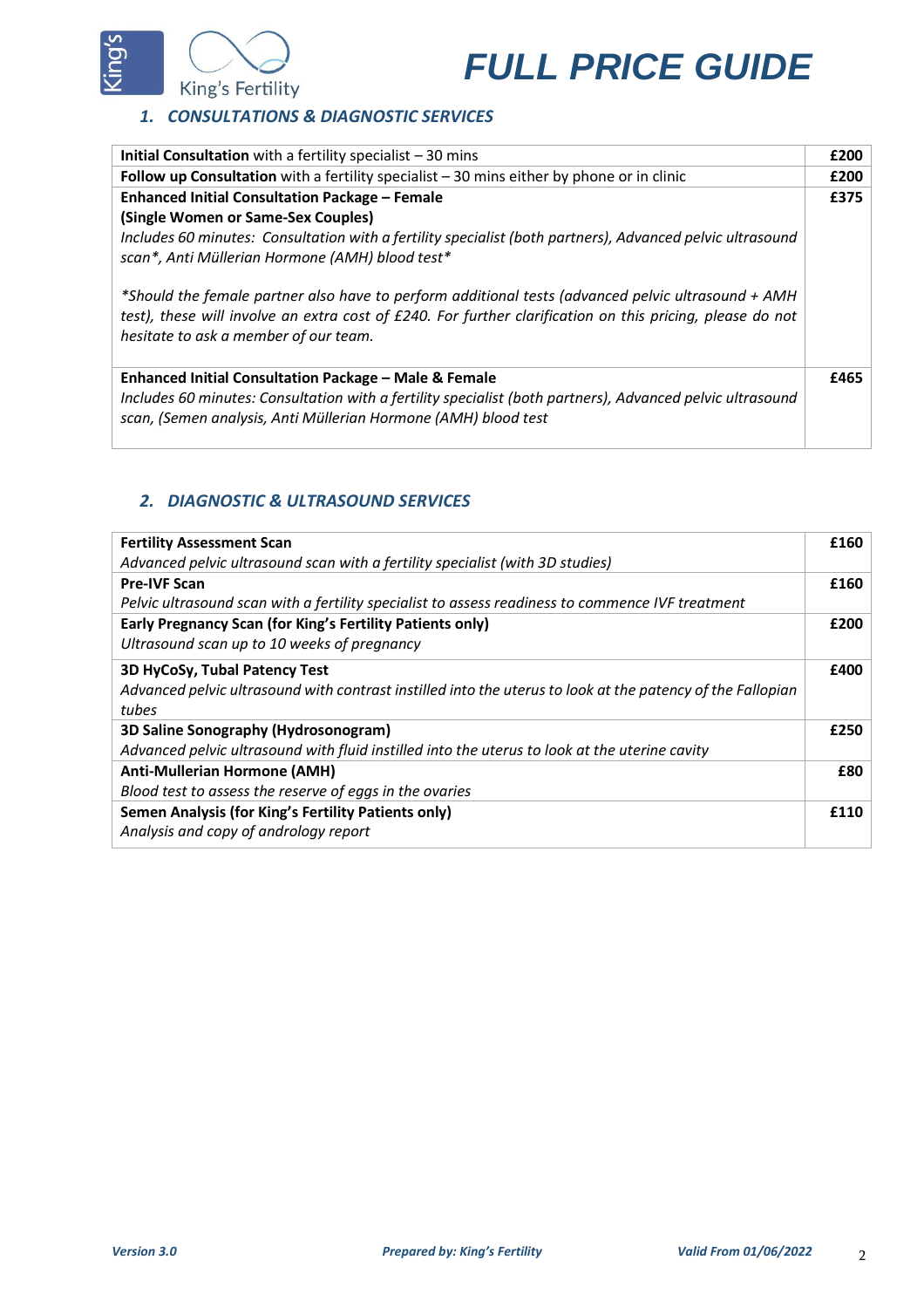

## *3. TREATMENT CYCLES*

| IVF 1-cycle (must be completed within 3 months)                                                                       | £3,500 |  |
|-----------------------------------------------------------------------------------------------------------------------|--------|--|
| Includes: cycle monitoring scans and blood tests as required, clinical advice, egg collection, fresh embryo transfer, |        |  |
| HFEA Fee, sedation by consultant anaesthetist, embryology, advanced embryology (time-lapse closed culture             |        |  |
| incubation - embryoscope, embryo glue, blastocyst culture where appropriate), early pregnancy scan or follow-up       |        |  |
| consultation within 3 months of cycle                                                                                 |        |  |
| IVF 1-cycle with elective freeze and frozen embryo transfer cycle (must be completed within 6 months)                 | £5,100 |  |
| Includes: cycle monitoring scans and blood tests as required, clinical advice, egg collection, sedation by consultant |        |  |
| anaesthetist, embryology, advanced embryology (time-lapse closed culture incubation - embryoscope, embryo qlue,       |        |  |
| blastocyst culture where appropriate), embryology (including thawing), cycle monitoring scans, blood tests as         |        |  |
| required, embryo transfer, HFEA fee, early pregnancy scan or follow-up consultation within 3 months of cycle          |        |  |

| IVF 3-cycle package option 1 (fresh transfers - must be completed within 12 months)<br>Includes: cycle monitoring scans and blood tests as required x 3, clinical advice x 3, egg collection x 3, fresh embryo<br>transfer x 3, HFEA Fee x 3, sedation by consultant anaesthetist x 3, embryology x 3, advanced embryology (time-lapse<br>closed culture incubation - embryoscope, embryo glue, blastocyst culture where appropriate) x 3, early pregnancy scan<br>or follow-up consultation within 3 months of cycle x 3            | £9.500 |
|--------------------------------------------------------------------------------------------------------------------------------------------------------------------------------------------------------------------------------------------------------------------------------------------------------------------------------------------------------------------------------------------------------------------------------------------------------------------------------------------------------------------------------------|--------|
| If you are pregnant after the 1 <sup>st</sup> or 2 <sup>nd</sup> cycle, you will be entitled to a refund of the remaining cycles. The discount<br>is applied in cycle 3.                                                                                                                                                                                                                                                                                                                                                             |        |
| IVF 3-cycle package option 2 (elective freezing and frozen embryo transfer - must be completed within 12 months)<br>Includes: cycle monitoring scans and blood tests as required x 3, clinical advice x 3, egg collection x 3, sedation by<br>consultant anaesthetist x 3, embryology x 3, advanced embryology (time-lapse closed culture incubation -<br>embryoscope, embryo glue, blastocyst culture where appropriate) x 3, embryo transfer, HFEA fee, early pregnancy<br>scan or follow-up consultation within 3 months of cycle |        |
| If you opt to undertake a frozen embryo transfer cycle prior to the end of the package, all services undertaken will<br>be charged as per the price list and deducted from the original fees charged.                                                                                                                                                                                                                                                                                                                                |        |

| IVF Package - Duo stimulation (with 2 egg collections) and a frozen embryo transfer cycle<br>Included: cycle monitoring scans x 2, blood tests as required x 2, clinical advice x 2, egg collection x 2, freeze and<br>storage x 2, sedation by consultant anaesthetist x 2, embryology x 2, advanced embryology (time-lapse closed culture<br>incubation - embryoscope, embryo glue, blastocyst culture where appropriate) x 2, embryology (including thawing),<br>cycle monitoring scans, blood tests as required, HFEA fee, embryo transfer, early pregnancy scan or follow-up<br>consultation within 3 months of cycle | £7,000    |  |
|----------------------------------------------------------------------------------------------------------------------------------------------------------------------------------------------------------------------------------------------------------------------------------------------------------------------------------------------------------------------------------------------------------------------------------------------------------------------------------------------------------------------------------------------------------------------------------------------------------------------------|-----------|--|
| IVF 1-cycle with PGT-A (must be completed within 3 months)                                                                                                                                                                                                                                                                                                                                                                                                                                                                                                                                                                 | £3500     |  |
| Includes: cycle monitoring scans, blood tests as required, clinical advice, egg collection, sedation by consultant                                                                                                                                                                                                                                                                                                                                                                                                                                                                                                         | $\ddot{}$ |  |
| anaesthetist, embryology, advanced embryology (time-lapse closed culture incubation - embryoscope, embryo glue,                                                                                                                                                                                                                                                                                                                                                                                                                                                                                                            | £450*     |  |
| blastocyst culture where appropriate), consultation with a PGTA consultant, PGT-A of 4 embryos; biopsy and testing,                                                                                                                                                                                                                                                                                                                                                                                                                                                                                                        | per       |  |
| includes freezing and storage of embryos.                                                                                                                                                                                                                                                                                                                                                                                                                                                                                                                                                                                  | embryo    |  |
| *A minimum charge of 4 x embryos at £1800 will be invoiced to you. If further embryos are biopsied, the charge<br>per embryo will be applied. If less than 4 embryos are biopsied, a refund may be due.<br>Additional charge for a frozen embryo transfer cycle will be applied                                                                                                                                                                                                                                                                                                                                            |           |  |

## *PGTA*

PGTA can be added to any fresh IVF cycle. There is a minimum charge of £1800 for the first four embryos however, a refund is applied for embryos not tested. Please see the price list for further details.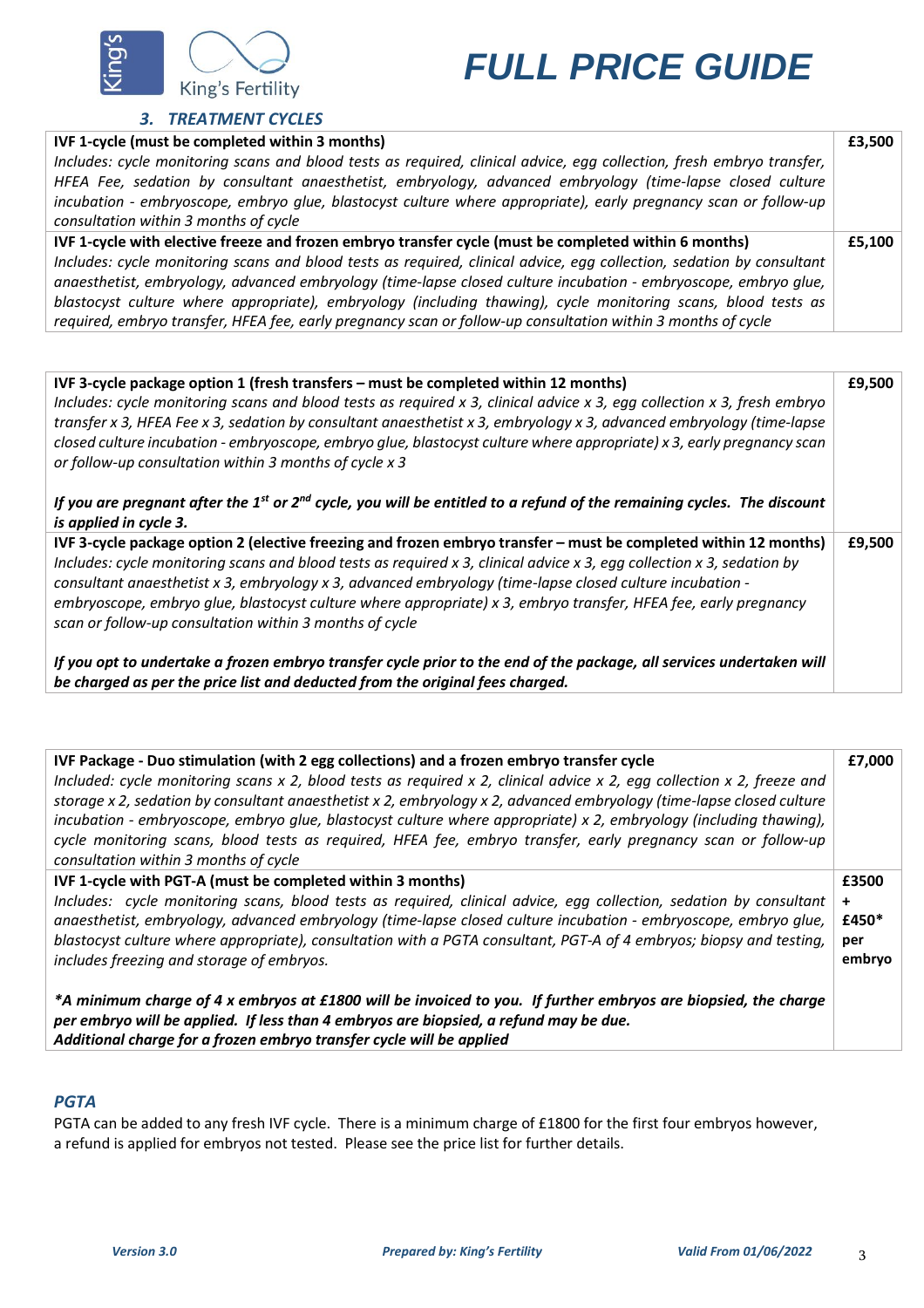

| Egg Freezing 1-cycle (must be completed within 3 months)<br>Includes: cycle monitoring scans, blood tests as required, clinical advice, egg collection, sedation by consultant<br>anaesthetist, egg freezing (via vitrification), follow-up consultation within 3 months of cycle, 1 year storage of freezing<br>eggs                                                                                                        | £3.100 |
|------------------------------------------------------------------------------------------------------------------------------------------------------------------------------------------------------------------------------------------------------------------------------------------------------------------------------------------------------------------------------------------------------------------------------|--------|
| Egg Freezing 3-cycle Package (must be completed within 12 months)<br>Includes: cycle monitoring scans x 3, blood tests as required x 3, clinical advice x 3, egg collection x 3, sedation by<br>consultant anaesthetist x 3, egg freezing (via vitrification) x 3, follow-up consultation x 3 within 12 months of cycle, 1<br>year storage of freezing eggs                                                                  | £8.370 |
| Egg Thaw, Embryo Creation and Transfer cycle<br>Includes: cycle monitoring scans, blood tests as required, clinical advice, thaw of eggs, fertilisation with ICSI/pICSI,<br>embryology, advanced embryology (time-lapse closed culture incubation - embryoscope, embryo glue, blastocyst<br>culture where appropriate, HFEA fee, embryo transfer, early pregnancy scan or follow-up consultation within 3 months<br>of cycle | £2,800 |

| IUI 1-cycle (must be completed within 3 months)<br>Includes: cycle monitoring scans, blood tests as required, clinical advice, insemination, early pregnancy scan or follow-<br>up consultation within 3 months of cycle                             | £800 |  |
|------------------------------------------------------------------------------------------------------------------------------------------------------------------------------------------------------------------------------------------------------|------|--|
| IUI 3-cycle package (must be completed within 12 months)<br>Includes: cycle monitoring scans x 3, blood tests as required x 3, clinical advice x 3, insemination x 3, early pregnancy<br>scan or follow-up consultation within 3 months of cycle x 3 |      |  |
| If you are pregnant after the 1 <sup>st</sup> or 2 <sup>nd</sup> cycle, you will be entitled to a refund of the remaining cycles. The discount<br>is applied in cycle 3.                                                                             |      |  |

| <b>Frozen Embryo Transfer Cycle</b>                                                                                         | £1,600 |
|-----------------------------------------------------------------------------------------------------------------------------|--------|
| Includes: embryology, cycle monitoring, blood tests as required, embryo transfer, HFEA fee, early pregnancy scan or         |        |
| follow-up consultation within 3 months of cycle                                                                             |        |
| <b>Ovulation Induction (OI)</b> with follicle tracking and blood tests as required. Fees are charged at time of booking for | £160   |
| each scan                                                                                                                   |        |
|                                                                                                                             |        |

## *UPGRADING FROM 1-CYCLE TO A 3-CYCLE PACKAGE*

Please note that if you wish to upgrade from 1-cycle to a 3-cycle package, our team have to be informed (and payment made) prior to the completion of the first cycle. This applies to all treatments. If you deviate from the original 3 cycle package purchased, the remaining value of the package undelivered/not used will be converted to value and treatments delivered will be charged as per the price list.

#### *MEDICATON CHARGES*

Medication charges are charged per cycle, please see the approximate medication costs per cycle in the medication costs table below.

### *ADDITIONAL CHARGES*

Typically, additional charges per cycle are blood tests and swab tests (which are not part of the routine monitoring), freezing and storage of surplus embryos created, medication, ICSI. Please see the individual prices. You will receive an invoice (which needs to be paid) prior to starting treatment. On a 3-cycle pack, any additional charges, will be by multiple of 3. Please liaise with the administration team accordingly.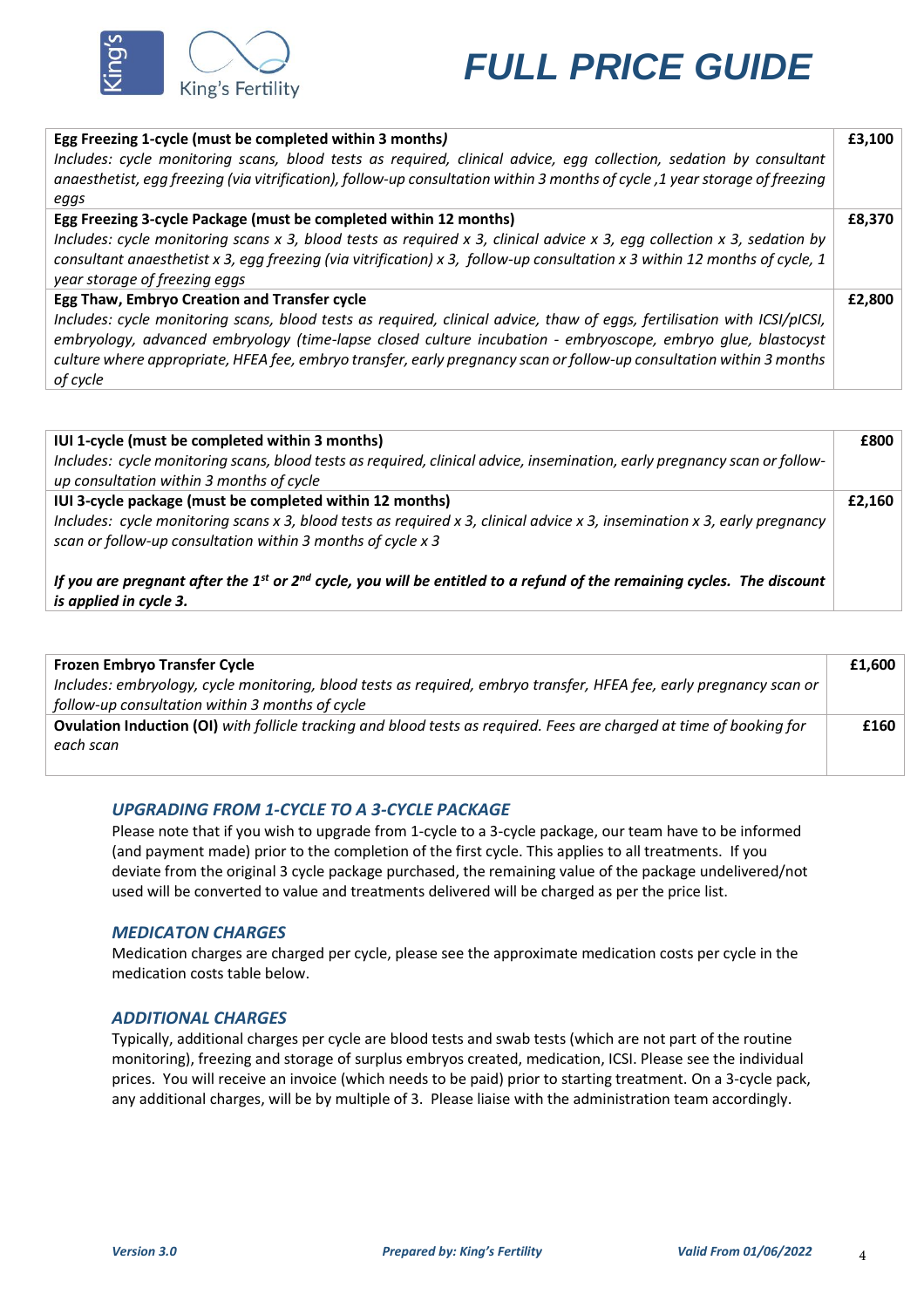

## *REFUNDS IF PREGNANT IN A 3-CYCLE PACKAGE*

| Cycle Type                                                            | Pregnant after the first cycle<br>(refund value) | Pregnant after the second cycle<br>(refund value) |  |
|-----------------------------------------------------------------------|--------------------------------------------------|---------------------------------------------------|--|
| IVF 3-cycle package option 1 only                                     | £6.000                                           | £2,500                                            |  |
| IUI 3-cycle package                                                   | £1.360                                           | £560                                              |  |
| The value of the refund can be credited towards subsequent treatments |                                                  |                                                   |  |

*The value of the refund can be credited towards subsequent treatments*

## *REFUND VALUE FOR CANCELLED CYCLES (If a cycle is cancelled, a charge for services performed will*

*be applied, a refund cannot be applied after an egg collection).* 

| Treatment Type          | <3 scans<br>(refund value) | $3 - 4$ scans<br>(refund value) | >5 scans<br>(refund value) |
|-------------------------|----------------------------|---------------------------------|----------------------------|
| וטו                     | £400                       | £300                            | £200                       |
| <b>IVF Single Cycle</b> | £3,100                     | £2,900                          | £2,700                     |
| Egg Freezing            | £2,500                     | £2,300                          | £2,100                     |
| <b>FET Cycle</b>        | £800                       | £600                            | £400                       |

## *4. ADDITIONAL SERVICES*

| <b>HFEA Fee for treatment</b>                                                                  | £80                  |
|------------------------------------------------------------------------------------------------|----------------------|
| HFEA Fee for donor IUI (chargeable in additional to the cycle)                                 | £37.50               |
| Sperm Freezing (excluding storage)                                                             | £150                 |
| Egg or Embryo Freezing                                                                         | £350                 |
| Annual Storage of Eggs, Embryos, or Sperm (charged per family, per year)                       | £350                 |
| ICSI/pICSI (no additional charge for pICSI)                                                    | £1200                |
| Embryo Thaw within a fresh IVF cycle using a previously frozen embryo                          | £400                 |
| Sedation                                                                                       | £250                 |
| Anaesthetic Review with a Consultant Anaesthetist                                              | Included if required |
| Sperm DNA fragmentation (production onsite at King's Fertility)                                | £400                 |
| Sperm DNA fragmentation (production offsite at Whittington Hospital or TDL)                    | £350                 |
| PGT Consultation with a specialist                                                             | £200                 |
| Pre-Implantation Genetic Testing (PGTM), setup (no refunds available)                          | £1,500               |
| Pre-Implantation Genetic Testing (PGTM), testing (includes 9 embryos - no refunds available)   | £3,500               |
| Pre-Implantation Genetic Testing (PGTM), per additional embryo tested                          | £450 per embryo      |
| Pre-Implantation Genetic Testing (PGTA), per embryo tested                                     | £450 per embryo      |
| Prepayment of 4 embryos for testing required                                                   | £1800                |
| Part refund of embryos (not sent for testing)                                                  | Up to £200 per       |
| Refund not available for any embryo which cannot be tested                                     | embryo               |
| <b>Endometrial Receptivity Analysis (ERA)</b>                                                  | £1,300               |
| Endometrial Microbiome Metagenomic Analysis (EMMA)/                                            | £900                 |
| Analysis of Infectious Chronic Endometritis (ALICE)                                            |                      |
| EndomeTrio (Combines ERA / EMMA / ALICE)                                                       | £1,500               |
| Mock Embryo Transfer                                                                           | £200                 |
| Nurse Consent Appointment (outside of a cycle purchased)                                       | £200                 |
| Counselling session (one session is free with treatment)                                       | £110                 |
| <b>Genetic Counselling Appointment</b>                                                         | £200                 |
| Import of sperm, eggs embryos into King's Fertility                                            | £600                 |
| Includes:                                                                                      |                      |
| Administration of import                                                                       | £250                 |
| Storage fee for a year - (a refund of £250 will be given if all stored samples are used within | £350                 |
| 90 days of the import) (Does not include the courier fees)                                     |                      |
| Transfer of frozen embryos, sperm, or eggs to another licensed centre (UK)                     | £250                 |
| (Does not include the courier fees)                                                            |                      |
| Transfer of frozen embryos, sperm, or eggs to another licensed centre (International)          | £550                 |
| (Does not include the courier fees)                                                            |                      |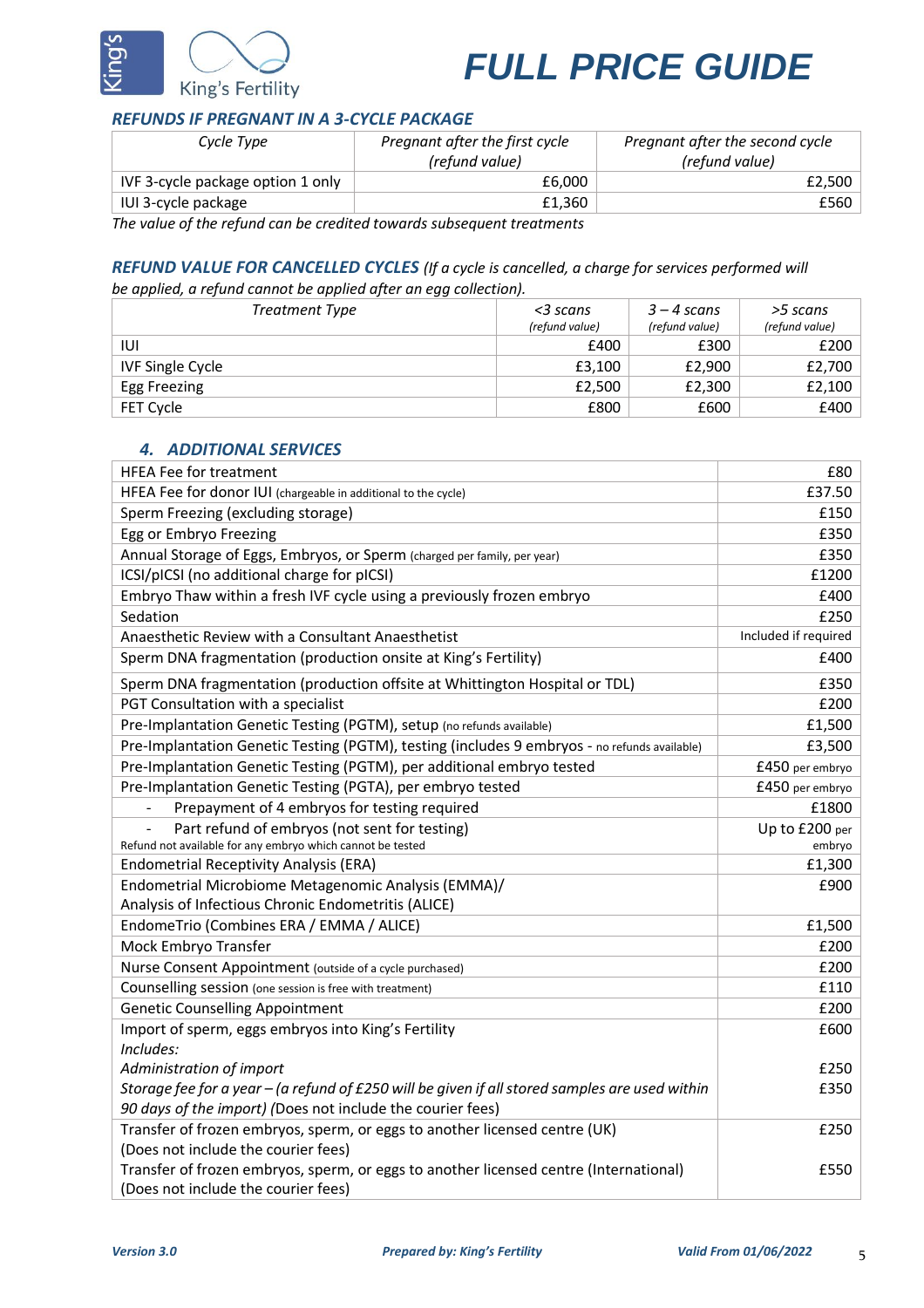



## *5. BLOOD TESTS*

## *5.1 CYCLE MONITORING BLOOD TESTS*

During your treatment, your doctor will inform you of the blood tests you are likely to require.

These may include: Follicle Stimulating Hormone (FSH) Luteinizing Hormone (LH) Oestradiol (E2) Progesterone (P4) Human Chorionic Gonadotropin (HCG)

## *5.2 DIAGNOSTIC & SCREENING BLOOD TESTS*

| <b>Cystic Fibrosis Genotyping</b>                                      |      |
|------------------------------------------------------------------------|------|
| Full Blood Count (FBC)                                                 |      |
| Haemoglobin Electrophoresis HBel (Sickle Cell & Thalassemia Screening) | £85  |
| <b>Thrombotic Risk Profile</b>                                         | £460 |
| Y-Microdeletions                                                       |      |
| Karyotype                                                              | £370 |
| <b>Virology</b>                                                        |      |
| Chlamydia (Urine)                                                      | £80  |
| Cytotomegalovirus (CMV) antibodies                                     | £30  |
| Hepatitis B core antibodies                                            | £30  |
| Hepatitis B surface antigen                                            |      |
| Hepatitis C total antibodies                                           |      |
| HIV 1 and 2 antibodies / p24 antigen                                   |      |
| Rubella antibody (IgG)                                                 |      |
| Zika serum antibodies                                                  |      |
| Zika RNA by PCR in semen per sample                                    |      |
| Covid by PCR                                                           |      |
| <b>Hormones</b>                                                        |      |
| Anti Müllerian Hormone (AMH)                                           | £80  |
| <b>Follicle Stimulating Hormone (FSH)</b>                              |      |
| Human Chorionic Gonadotropin (HCG)                                     |      |
| Luteinizing Hormone (LH)                                               |      |
| Oestradiol (E2)                                                        | £35  |
| Progesterone (P4)                                                      | £35  |
| Prolactin (PRL)                                                        |      |
| Thyroid Stimulating Hormone (TSH)                                      |      |
| Testosterone                                                           |      |

Please ask our reception team for our full list of available screening tests.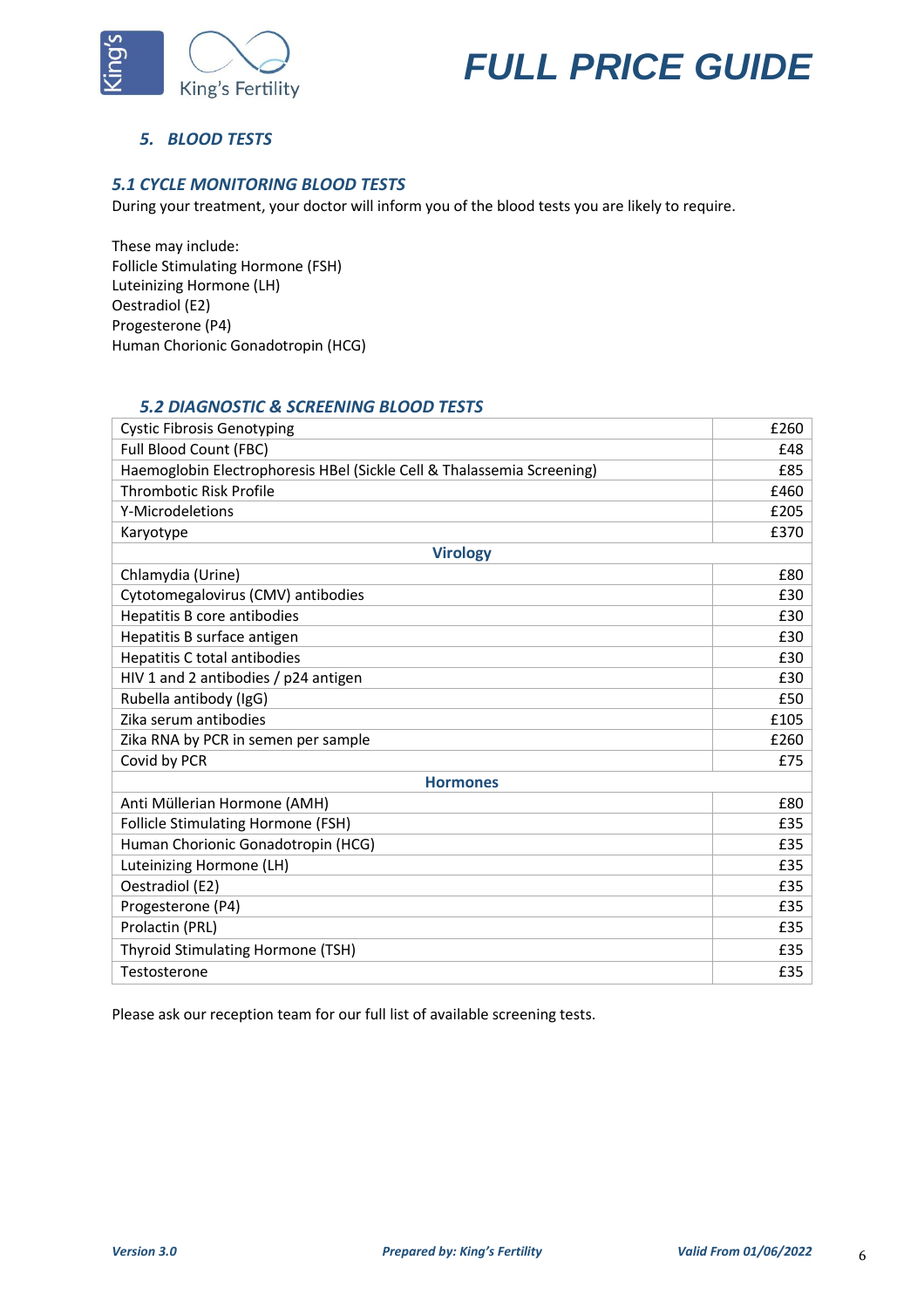



## *6. EXAMPLE MEDICATION COST*

During your consultation, your doctor will inform you of your treatment protocol and the medications most suitable to you.

### *As a guideline, for IVF cycle you may require:*

- 8 14 days of FSH (typical medications include Bemfola, Menopur, Gonal-F, Fostimon, Ovaleap or Meriofert)
- 5 10 units of an antagonist (typical medications include Fyremadel or Cetrotide) or
- 2 3 bottles or sprays of an agonist (typical medications include Buserelin or synarel)
- 1 or 2 trigger injections (typical medications include Ovitrelle or Buserelin)
- 3 boxes of luteal support (typical medications include Lutigest, utrogestan or Lubion)

#### *As a guideline, for Natural Controlled cycle you may require:*

- 2 6 days of low dose FSH
- 2 5 units of an antagonist
- 1 or 2 trigger injections
- 3 boxes of vaginal progesterone
- 3 boxes of luteal support (typical medications include Lutigest, utrogestan or Lubion)

#### *As a guideline, for Natural cycle you may require:*

- 1 or 2 trigger injections
- 3 boxes of vaginal progesterone

#### *As a guideline, for FET Natural/Natural Modified cycle you may require:*

- 0 or 1 trigger injections
- 0 3 boxes of vaginal progesterone

#### *As a guideline, for FET Medicated cycle you may require:*

- 2 4 boxes of Estradiol Valerate (oral or patches)
- 3 18 boxes of luteal support (typical medications include Lutigest, utrogestan or Lubion)

#### *If you are pregnant then more luteal support will be required.*

#### **Example Cost Ranges**

| $ $ IVF Cycle (75 – 450 IU per day) | Cost Range: up to £2200 |
|-------------------------------------|-------------------------|
| FET Cycle                           | Cost Range: up to £800  |

*\*For the delivery and management of medications there is a charge levied by the Pharmacy service company.*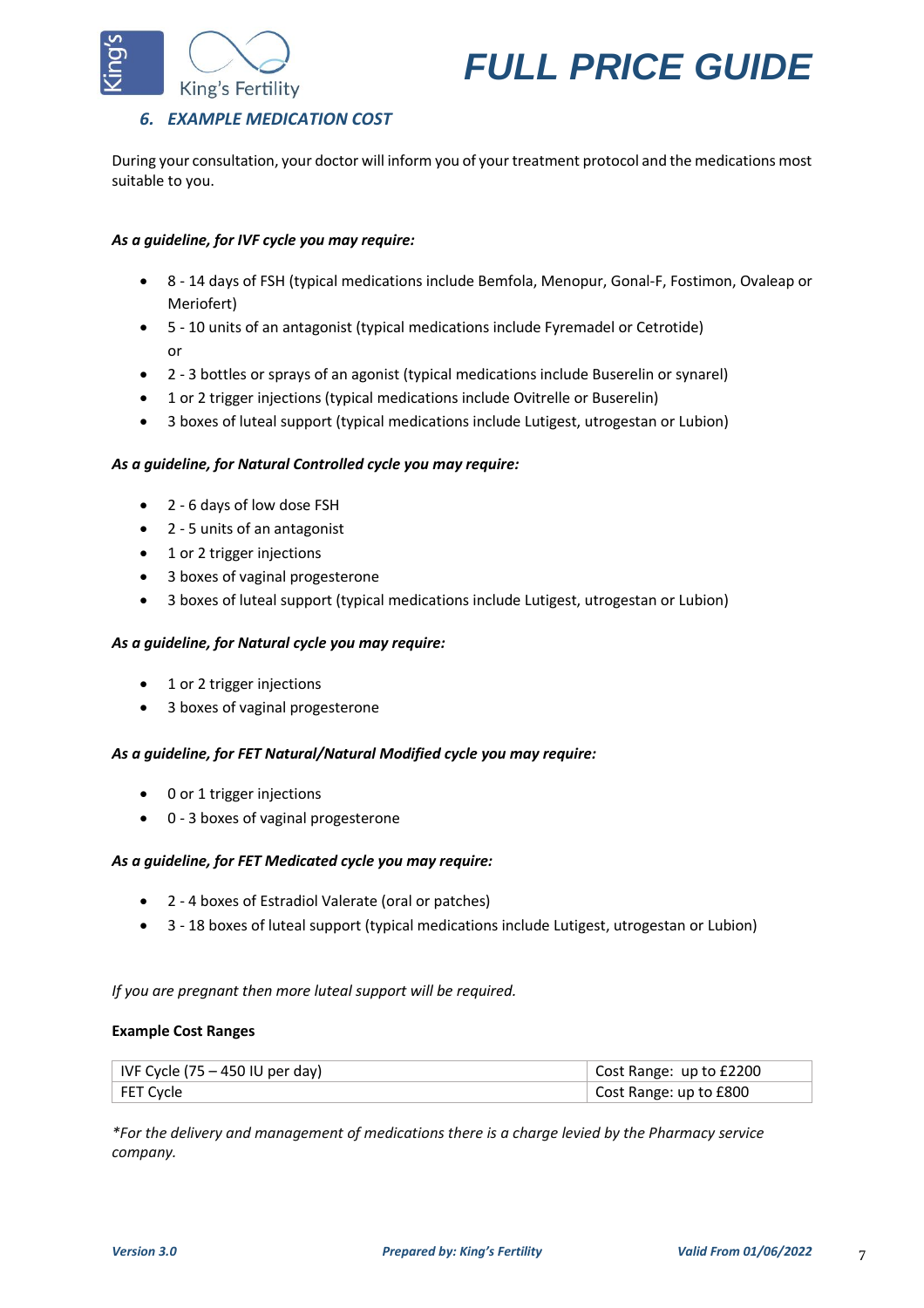



## *7. INDIVIDUAL MEDICATION PRICES*

We provide all our medication at, or below, the *NHS indicative price* as published by NICE (National Institute for Health and Care Excellence).

| <b>MEDICATION NAME</b>                                   | <b>NICE PRICE</b> | <b>OUR PRICE</b> |
|----------------------------------------------------------|-------------------|------------------|
| Bemfola pen per 75IU                                     | £25.85            | £25.00           |
| Buserelin 1mg/ml x 5.5ml per vial                        | £16.51            | £16.50           |
| Cetrotide 0.25mg per injection                           | £27.13            | £27.00           |
| Clexane 20mg per injection                               | £2.09             | £2.09            |
| Clexane 40mg per injection                               | £3.03             | £3.00            |
| Clomid 50mg per 5 tablets                                | £1.70             | £1.70            |
| Crinone 8% gel pre-filled applicators per box of 15      | £30.83            | £30.00           |
| Evorel 100mg patches per box of 8 patches                | £7.28             | £7.00            |
| Fostimon vial per 75IU                                   | £27.90            | £25.00           |
| Fyremadel 0.25mg per pen                                 | £19.35            | £19.00           |
| Gonal F pen per 75IU                                     | £28.20            | £25.00           |
| Letrozole 2.5mg pack of 14 tablets                       | £1.19             | £1.15            |
| Lubion 25mg injection per box of 7                       | £56.00            | £56.00           |
| Lutigest 100mg per box of 21                             | £19.50            | £19.00           |
| Luveris vial per 75IU                                    | £31.38            | £30.00           |
| Menopur vial per 75IU                                    | £18.02            | £18.00           |
| Meriofert vial per 75IU                                  | £27.90            | £25.00           |
| Ovitrelle 250mcg per pen                                 | £37.66            | £35.00           |
| Ovaleap pen per 75IU                                     | £23.50            | £23.50           |
| Pergoveris vial per 150IU/75IU                           | £72.35            | £70.00           |
| Progynona 2mg tablets per box of 84 (estradiol valerate) | £7.30             | £7.30            |
| Rekovelle per 1mcg                                       | £9.86             | £9.00            |
| Synarel 200mcg 60 doses per spray                        | £52.43            | £52.43           |
| Utrogestan 200mg pessaries per box of 21                 | £21.00            | £21.00           |

*\*For the delivery and management of medications there is a charge levied by the Pharmacy service company.*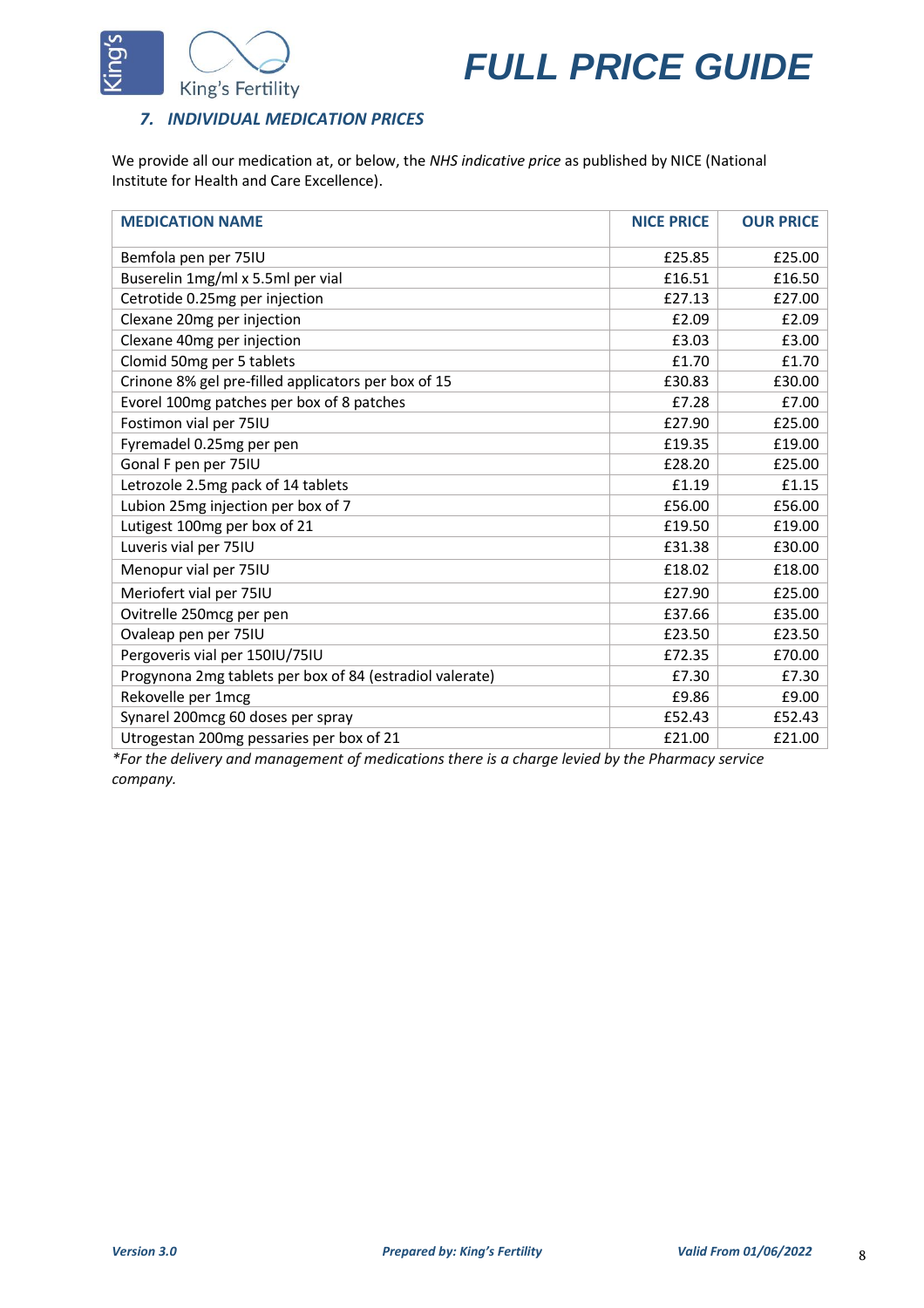

## *8. ANDROLOGY SERVICES*

| Initial Consultation with a consultant urologist specialist $-30$ mins                    |      |
|-------------------------------------------------------------------------------------------|------|
| Follow up Consultation with a fertility specialist - 30 mins either by phone or in clinic | £200 |

| £2,850 |
|--------|
|        |
|        |
| £1,850 |
|        |
|        |
|        |

| Viral screening                               | See screening blood tests (page 6)  |
|-----------------------------------------------|-------------------------------------|
| Genetic and Hormonal screening                | From £120 to £1000                  |
| Biopsy of tissue (per testicle) for histology | £200                                |
| Storage of sperm per year                     | $£350$ (charge per family per year) |
| Freezing of sperm                             | £150                                |

## *9. TERMS & CONDITIONS*

These Terms and Conditions apply to all goods and services provided to you by King's Fertility Limited. The health and wellbeing of our patients is at the core of our values, making it our priority to provide you, our patient, with high quality personalised treatment. Please take the time to read this document and do not hesitate to contact us if you have any questions. We reserve the right to modify these Terms and Conditions at any time.

#### **AGREED TERMS**

### **APPLICATION**

These terms and conditions will apply to the purchase of the services and goods by you (the Patient or you).

We are King's Fertility Limited a company registered in England and Wales under the number 10676368 whose registered office is 137 Harley Street, London, W1G 6BG (the Supplier or us or we).

These are the Terms and Conditions on which we provide all Services to you. By requesting any of the Services, you agree to be bound by these Terms and Conditions.

#### **INTERPRETATION**

The definitions and rules of interpretation in this condition apply in these terms and conditions (Conditions). **Contract:** The Patient's request for the provision of Services/Treatment from King's Fertility Limited, and our agreement to provide the Patient with such.

Patient: The person(s) receiving goods and/or services from King's Fertility Limited.

**Services/Treatment:** The Services to be provided by us under the agreement and as set out in the treatment plan held within the Patient Notes, and which may be amended or adjusted during any such treatment. **Patient Notes:** The records made during any consultation (be that initial or subsequent).

**Prices:** The fees applied to the Goods, Services, and/or Treatment provided by King's Fertility Limited, as set out in the Price Guide, website, Costed Treatment Plan, or as otherwise advised to the Patient on an individual basis by us.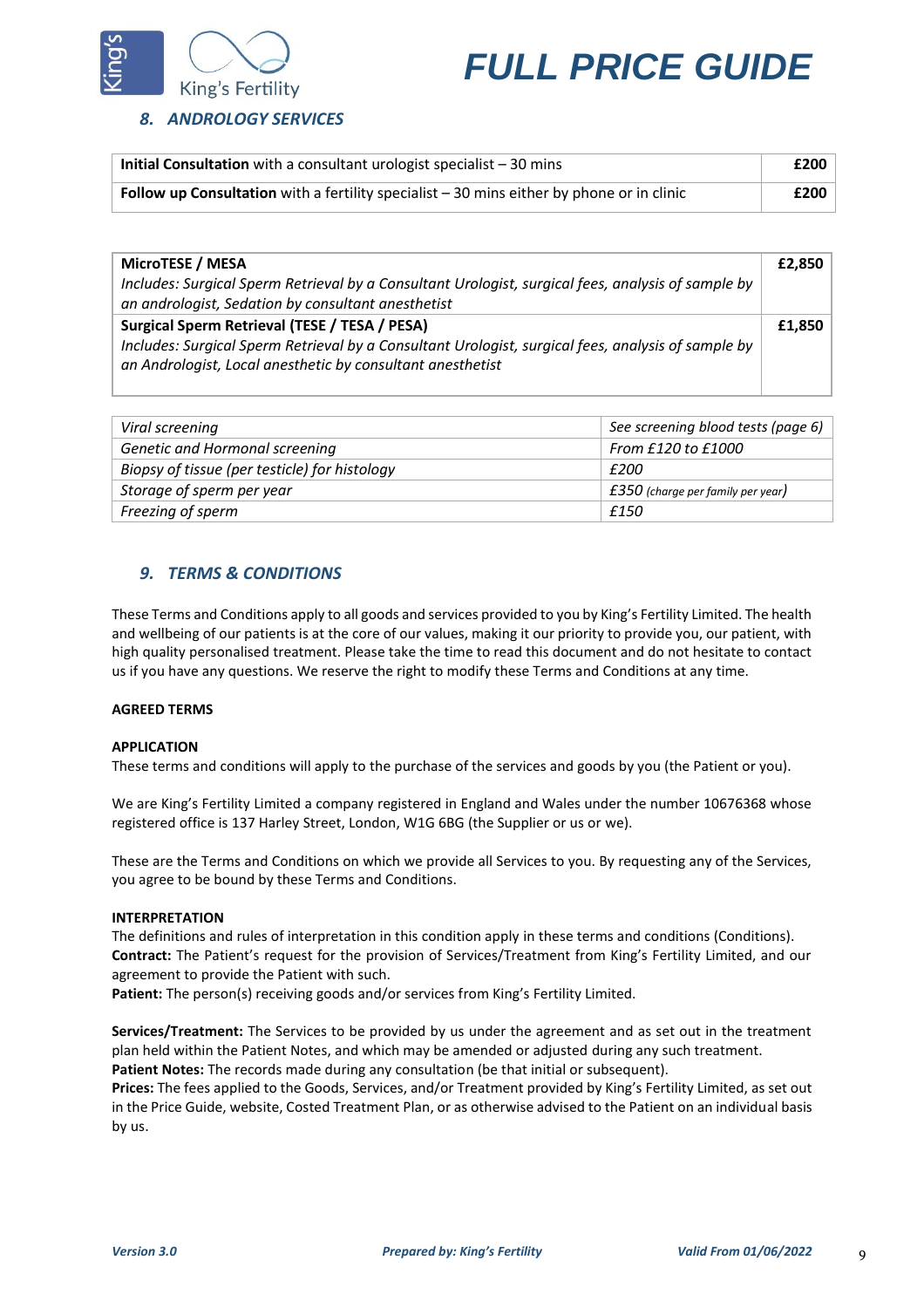



#### **APPOINTMENTS AND SERVICES**

The description of the Services and any Goods is as set out on our website, brochures, price guide, treatment plan, or any other form of advertisement.

All Services are subject to availability of Clinic staff. We cannot guarantee that you will be seen by the same clinician at each appointment, and whilst we endeavour to, nor can we guarantee that all appointments will run to time.

In the event of a patient not keeping an appointment or cancelling with less than 24 hours' notice, King's Fertility Limited reserves the right to charge the full price for that appointment.

In the event of cancellation of an appointment by King's Fertility Limited, the Patient will be given as much notice as possible and will offer alternative times for the appointment to be re-scheduled.

#### **KING'S FERTILITY LIMITED RESPONSIBILITIES**

Due to the complex nature of fertility treatment, King's Fertility Limited cannot take responsibility for an unsuccessful final outcome in the provision of our Services, nor can we guarantee that any Treatment will be without complications.

We will endeavour to provide all Services in accordance with the Treatment Plan which has been deemed by all parties as appropriate for you, the Patient. The Treatment Plan will form part of the Patient Notes, as will record of any adjustment to such plan during the course of Treatment.

#### **PATIENT RESPONSIBILITIES**

All information provided to us must be true and accurate. You are required to correct any information which is subsequently identified as incorrect, inaccurate, or incomplete.

You must read and sign any consent forms required in relation to your treatment. You must seek clarification for any document (or part thereof) that you feel is unclear. If you do not agree any part of the forms, you must inform us immediately.

If at any time you withdraw your consent for any (or all) treatment or storage, you must do so by giving written confirmation with such notice delivered in reasonable time.

Some treatments require mandatory counselling and/or mandatory blood tests for screening purposes. You agree to undertake these and accept that treatment may be delayed until they are completed.

You must notify us in writing of any change in personal circumstances that is relevant to your treatment, consent given by you and/or your partner, or the storage of gametes.

#### **CONFIDENTIALITY**

In all matters between the Parties, King's Fertility Limited will comply at all times with the requirements of the Data Protections Act 1998, the Human Fertilisation and Embryology Act 1990, and the HFEA Code of Practice with regard to maintaining the proper standards of medical confidentiality and the handling of personal information of patients.

#### **FEES AND PAYMENT**

The Patient shall pay the fees relevant to the Services and Treatment received as set out in the Price Guide. The total price of which will be agreed between the parties.

In relation to consultation appointments, the Patient shall pay all invoices submitted to them in full and cleared funds, upon booking. We reserve the right to cancel any appointment if payment has not been received in full and cleared funds.

In relation to blood tests not included in Treatment Packages, the Patient shall pay all invoices at the time the test is performed.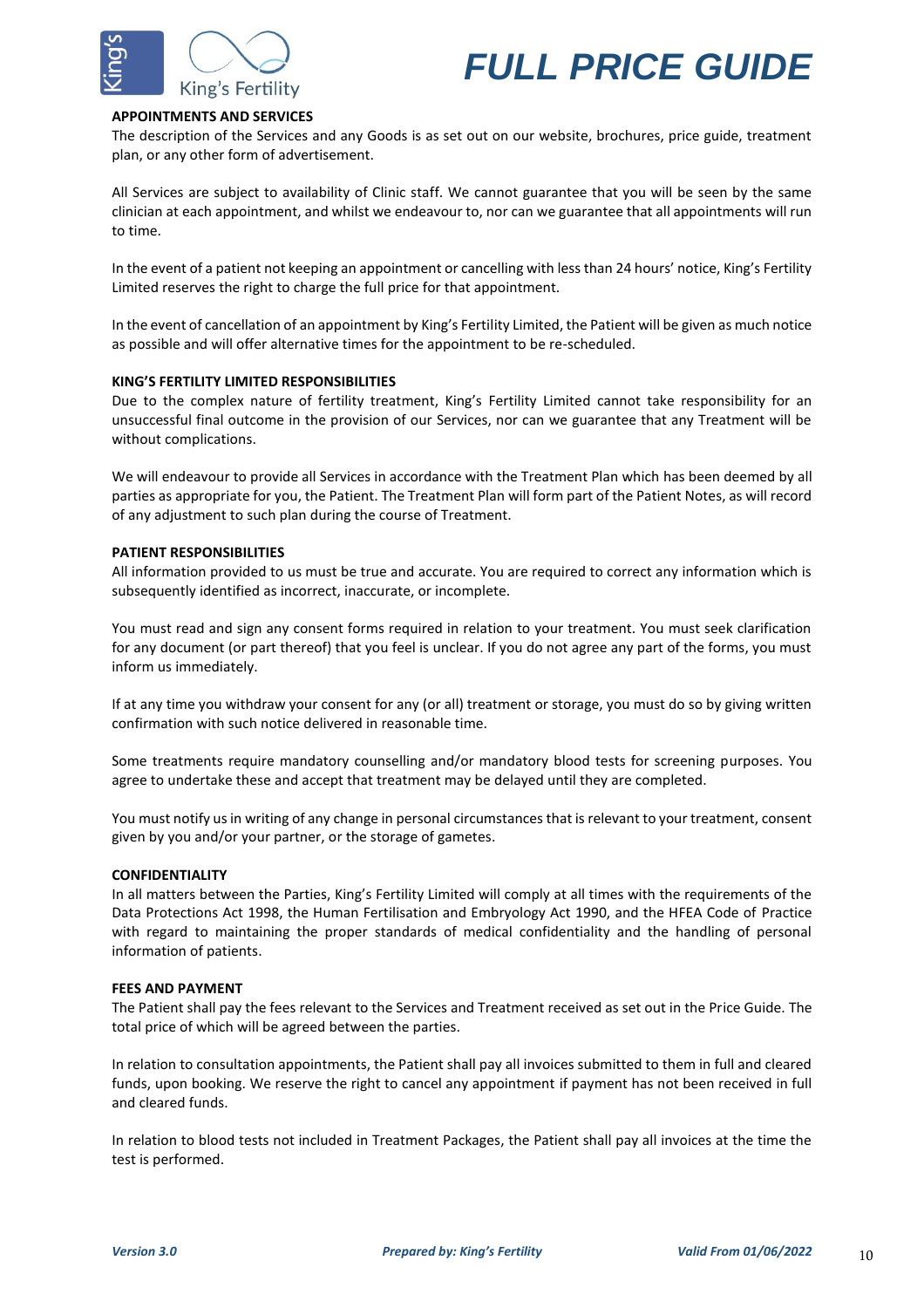



In relation to medication, the Patient shall pay all invoices, including delivery charges, at the time the prescription is issued. Medications are not returnable or refundable.

In relation to Treatment Cycles, the Patient shall pay all invoices prior to the Treatment commencing (Day 1). We reserve the right to cancel or suspend any Treatment if payment has not been received in full and cleared funds at this time.

King's Fertility Limited reserves the right to amend the prices published in the Price Guide. We will honour any prices in effect at the time the Financial Consent form is signed.

No refunds are due to the patient if Services have been performed.

Refunds to the Patient, per the values in the Price Guide in effect at the time said Treatment was paid for, in respect of Treatment Packages cancelled for medical reasons will be issued within 28 days.

#### **COMMENCEMENT, DURATION AND TERMINATION**

Treatment will commence upon meeting certain conditions:

- i. All relevant screening checks of the Patient have been conducted.
- ii. The results have been received by King's Fertility Limited.
- iii. The Patient does not have a pre-existing medical condition or other factor that would exclude them from meeting criteria for treatment.
- iv. The relevant consent forms have been signed.
- v. Cleared funds have been received by us, or funding has been confirmed for NHS Patients

The Contract continues for the duration it takes to provide the Services.

Either party may terminate the Contract without liability to the other immediately on giving notice, and without prejudice to any other rights or remedies which the parties may have, if:

- i. The other party commits a breach of any of the terms of the Contract and fails to remedy the breach (where such a breach is remediable) within 30 days of that party being notified in writing of the breach: or
- ii. The other party is subject to any step towards bankruptcy or liquidation; or
- iii. The other party suspends or ceases, or threatens, to carry on all or a substantial part of its business; or
- iv. The other party fails to pay any amount due under the Contract on the date such payment is due.

Upon termination of the Contract, the Patient shall immediately pay any outstanding amounts on their account.

#### **THIRD PARTIES**

From time to time, some additional services may be required in the course of your treatment. Where those Services provided by Third Parties are not included within our standard rates, they will be charged at the Third-Party provider's rates.

#### **CIRCUMSTANCES BEYOND THE CONTROL OF EITHER PARTY**

In the event of any failure by a party because of something beyond its reasonable control, the party will advise the other party as soon as reasonably practicable.

King's Fertility Limited shall have no liability to the Patient under the contract if it is prevented from or delayed in performing its' obligations under the Contract or from carrying on its business by acts, events, omissions, or accidents beyond its reasonable control.

#### **LIABILITY**

King's Fertility Limited does not exclude liability for:

- i. Any fraudulent act or omission
- ii. Death or personal injury caused by negligence or breach of our other legal obligations.

King's Fertility Limited are not liable for loss which was not reasonably foreseeable to both parties at the time when the Contract was made.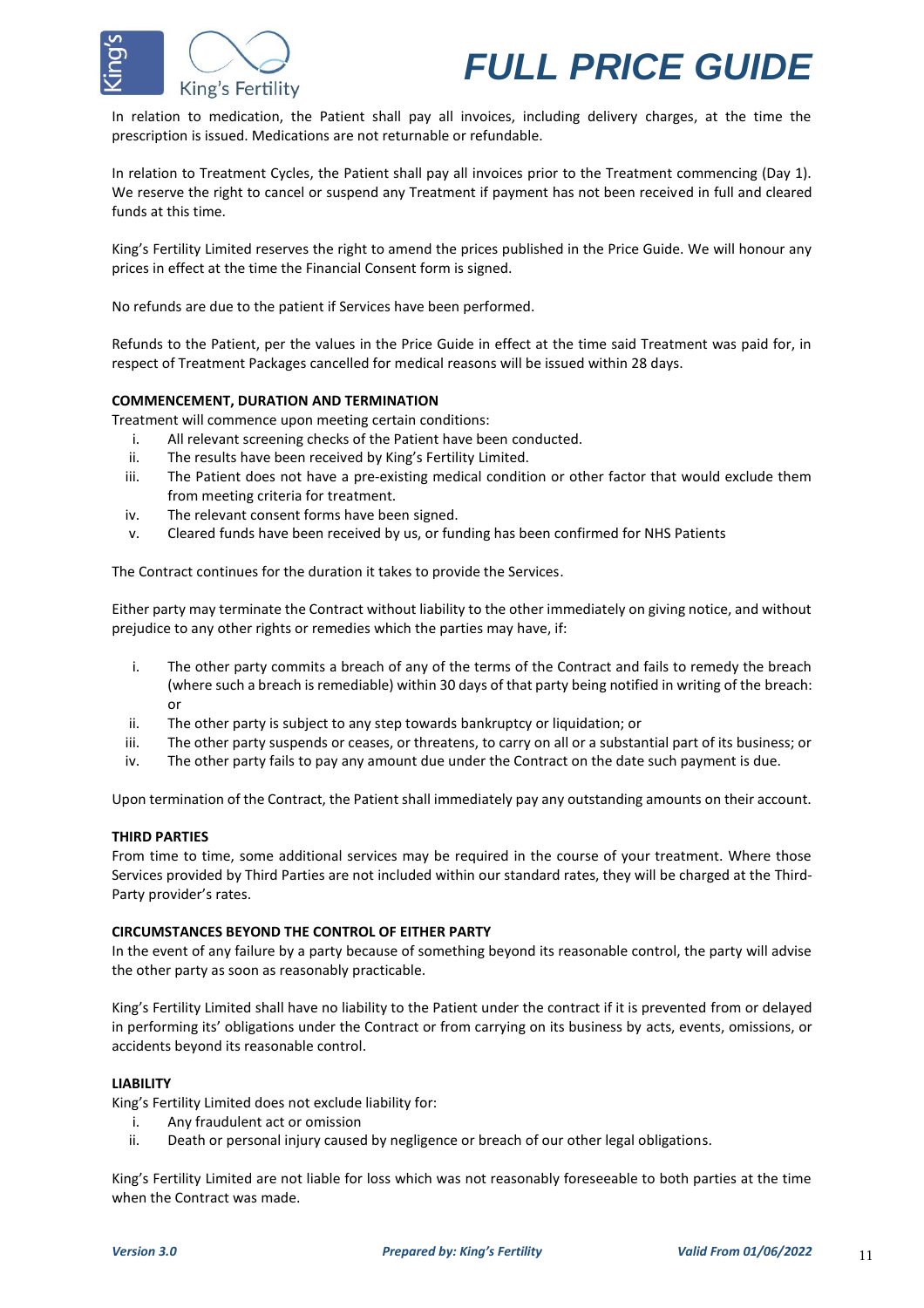

Subject to this, we hereby set out the entire financial liability of King's Fertility Limited (including any liability for the acts or omissions of its employees, agents, consultants, and subcontractors) to the Patient in respect of:

- i. Any breach of the Contract.
- ii. Any use made by the Patient of the Services; and
- iii. Any representation, statement or tortious act or omission (including negligence) arising under or in connection with the Contract.

All warranties, conditions and other terms implied by statute or common law are, to the fullest extent permitted by law, excluded from the Contract.

Subject to the conditions in this clause, King's Fertility Limited's total liability in contract, tort (including negligence or breach of statutory duty), misrepresentation, restitution or otherwise arising in connection with the performance, or contemplated performance, of the Contract shall be limited to the price paid for the Services

#### **GOVERNING LAW, JURISDICTION, & COMPLAINTS**

The Contract (including any non-contractual matters) is governed by the law of England and Wales

We try to avoid any dispute, but if a dispute should arise the Patient should contact us in writing to find a solution.

We follow the Human Fertilisation and Embryology Authority's ("HFEA") Code of Practice, available from www.hfea.gov.uk

#### *10. FINANCIAL CONSENT*

- 1. I/We have seen the current price guide and have discussed the treatment fees for this treatment cycle. I/We agree to pay these within the terms set out by the clinic.
- 2. I/We understand that this agreement and the price guide is current at this time, however, the clinic may review and revise prices without notice.
- 3. I/We understand that all consultation and diagnostic work-up fees must be paid in advance or on the day of the appointment, and that failure to do so may result in the work-up and treatment cycle being cancelled, and a cancellation/administration fee being charged.
- 4. I/We understand and agree to pay all treatment fees prior to starting the medication, and if a treatment cycle is cancelled a cancellation fee is charged. I/We understand that the clinic does not offer the option of paying in instalments.
- 5. I/We understand that all outstanding balances must be cleared before treatment can commence.
- 6. I/We understand that any arrears apparent on accounts must be paid in a timely fashion. Failure to do so may result in the debt being referred to a collection agency. In these cases, I/we may be charged for any legal or other costs that the clinic may incur in recovering the debt, including a fee for reasonable administrative costs.
- 7. I/We understand the individualised treatment cost plan includes an approximate cost for medication which must be paid for separately.
- 8. I/We understand that the team at the clinic will order the appropriate amount of medication for our treatment in accordance with our treatment plan, however, as dosages may be adjusted during the cycle, I/we may need to purchase more medication or may have some left over.
- 9. I/We agree to pay for the additional medication (delivery charges will be applied). I/We accept that some highcost drugs may remain unused, and which cannot be returned for a refund.
- 10. I/We have an understanding of the pricing structure at the clinic and are aware that in addition to the treatment costs, we will be required to pay for any additional items/services required for our treatment. We are aware of the different fees applicable and agree to pay for these.
- 11. I/We understand that if a procedure takes place (either an egg collection or insemination), that full fees for that treatment cycle are applicable (i.e. IVF/ICSI/FET/IUI etc.), irrespective of outcome.